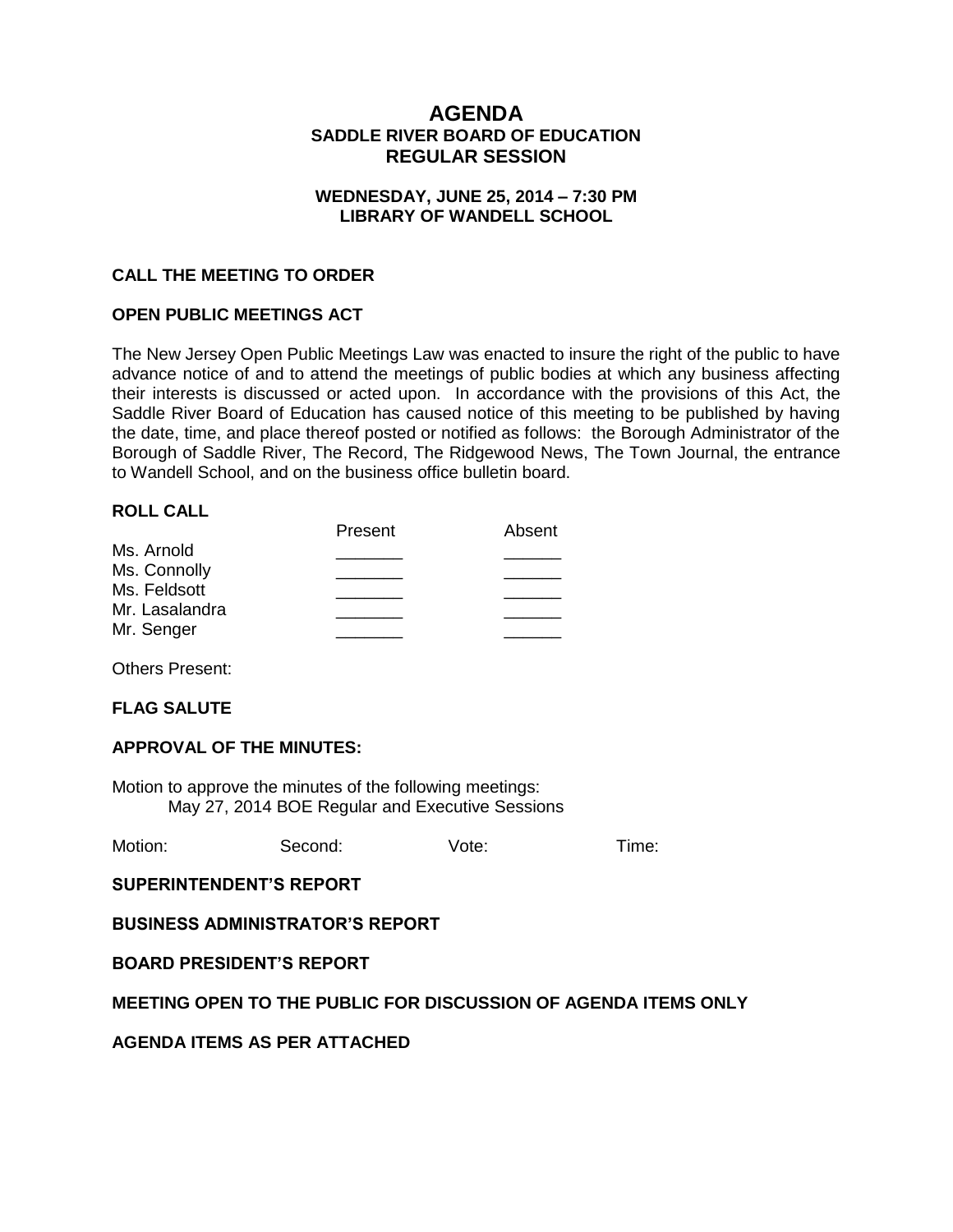# **COMMITTEE REPORTS**

- 1. Finance/Budget Committee
- 2. Board Communications Committee
- 3. Technology Committee
- 4. Curriculum Committee
- 5. Renovation Committee
- 6. Wandell School Recreation Committee
- 7. Liaisons: Ramsey Board of Education
	- Northern Highlands Board of Education
- 8. Home and School Association
- 9. New Jersey School Boards Association/NJSBA Legislative Committee
- 10. Policy Committee
- 11. Health, Well-being, Safety and Transportation Committee
- 12. Liaison to Mayor and Council

## **COMMENTS BY THE PUBLIC ON NON-AGENDA ITEMS**

## **MOTION TO ENTER EXECUTIVE SESSION**

WHEREAS Section 8 of the Open Public Meetings Act, Chapter 231, PL 1975, permits the exclusion of the public from a meeting in certain circumstances and

WHEREAS the Board is of the opinion that such circumstances presently exist

BE IT RESOLVED by the Saddle River Board of Education that:

 The public shall be excluded from discussion of the hereinafter-specified subjects: The general nature of these subjects is:

**Litigation** Personnel Issues

It is anticipated at this time that the above-stated subject matters will be made public when the Board determines them to be no longer prejudicial or when the board takes formal action.

Motion: Second: Vote: Time:

### **MOTION TO ADJOURN EXECUTIVE SESSION AND MEETING**

Motion: Second: Vote: Time: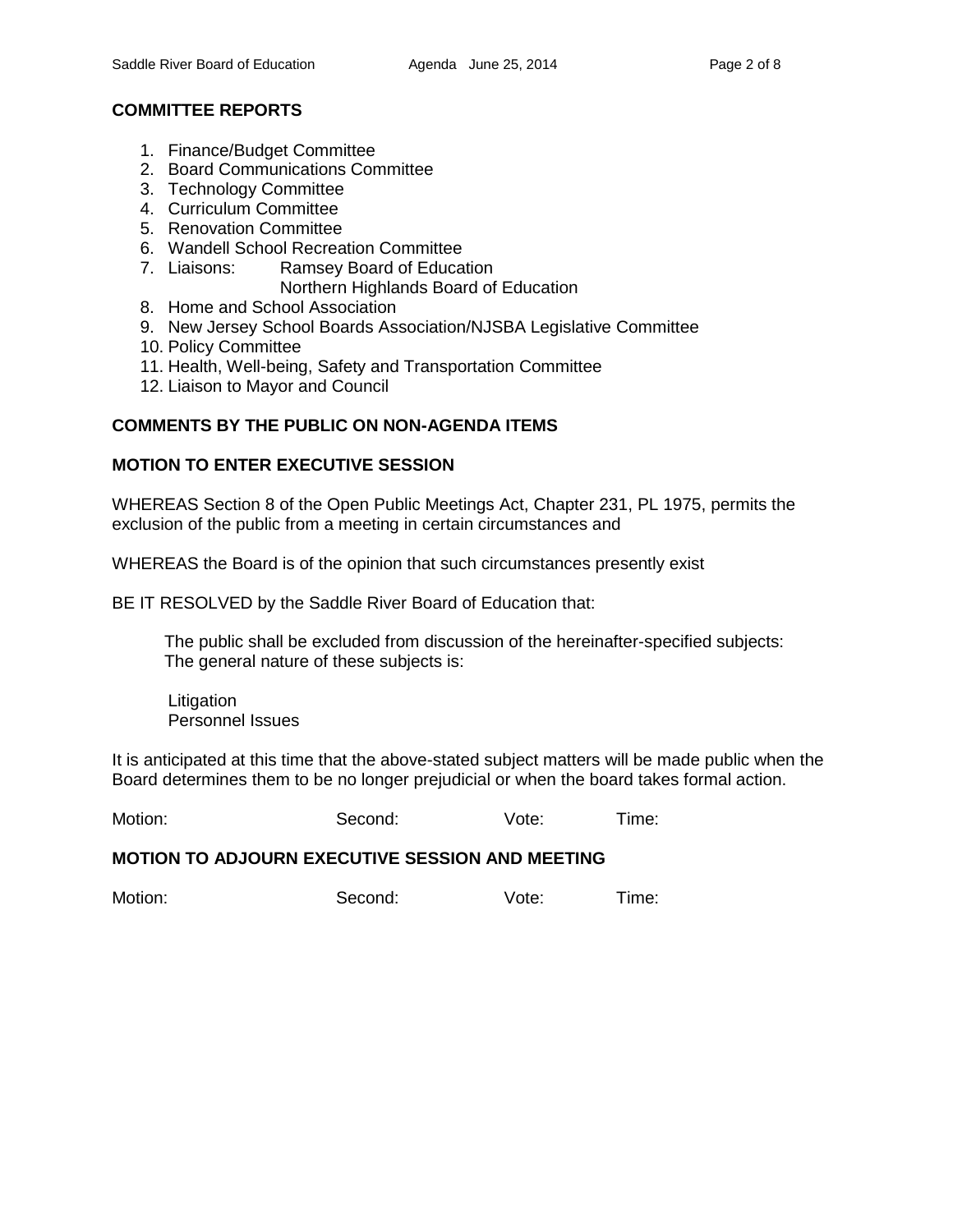### **SADDLE RIVER BOARD OF EDUCATION WEDNESDAY, JUNE 25, 2014 RESOLUTIONS – SUMMARY**

#### **ADMINISTRATION**

A-782 Second Reading – Policy 3541 – Subscription Busing A-783 Anti-Bullying Bill of Rights Act Self-Assessment for 2013-2014 A-784

## **EDUCATION**

E-756 Revision to Resolution E-742 – Tuition – Windsor Learning Center

E-757 Tuition – ESY Summer of 2014 – Rockland BOCES – Riverview HS

E-758 Developmental Pediatric Evaluation – Dr. Lisa Nalven

E-759 OT Evaluation – Kristie Woods – Summer 2014

E-760 Commission for the Blind Services - Non-Public Special Education Student – 2014-2015

### **HUMAN RESOURCES**

HR-1081 Palumbo – Retirement

HR-1082 Amend HR-1020 Stipends for School Year 2013-2014

HR-1083 Superintendent Authorization for Hiring Staff on an Emergent Basis

HR-1084 Employment Contract – Palumbo - School Business Administrator/Board Secretary

HR-1085 Kim – Stipend – Wandell Rec Spring Art Club

HR-1086 Employment Contract – Logan - School Business Administrator/Board Secretary

HR-1087 Stipend Positions – Summer 2014 – Curriculum Revision

HR-1088 Stipend Positions – Summer 2014 – Leveled Book Room

## **FINANCE**

F-2102 Payment of Bills – June 2014

F-2103 Line Item Certification

F-2104 Appropriation Transfers – May 2014

F-2105 Board Secretary Report – May 2014

F-2106 Treasurer Report – May 2014

F-2107 Agreement – Treasurer and Board Secretary Report

F-2108 Transfer of Current Year Surplus to Reserve

F-2109 Year End Bookkeeping Adjustments

F-2110 Acceptance of IDEA-B Grant for 2014-2015

F-2111 Agreement with Ramsey School District for Technology Services

F-2112 Travel – Contaldi, Stokes

F-2113 Authorization of Board Secretary to Pay Bills

F-2114 Acceptance of NCLB Funds for FY 2015

F-2115 Asset Control Solutions – Fixed Asset Inventory – 2014

F-2116 Renewal of Food Service Management Contract – Maschio's – 2014-2015

F-2117 Authorization of Renewal of RealTime Systems Contract for 2014-2015

F-2118 Licensing and Maintenance Agreement with Ed Data, Inc. for 2014-2015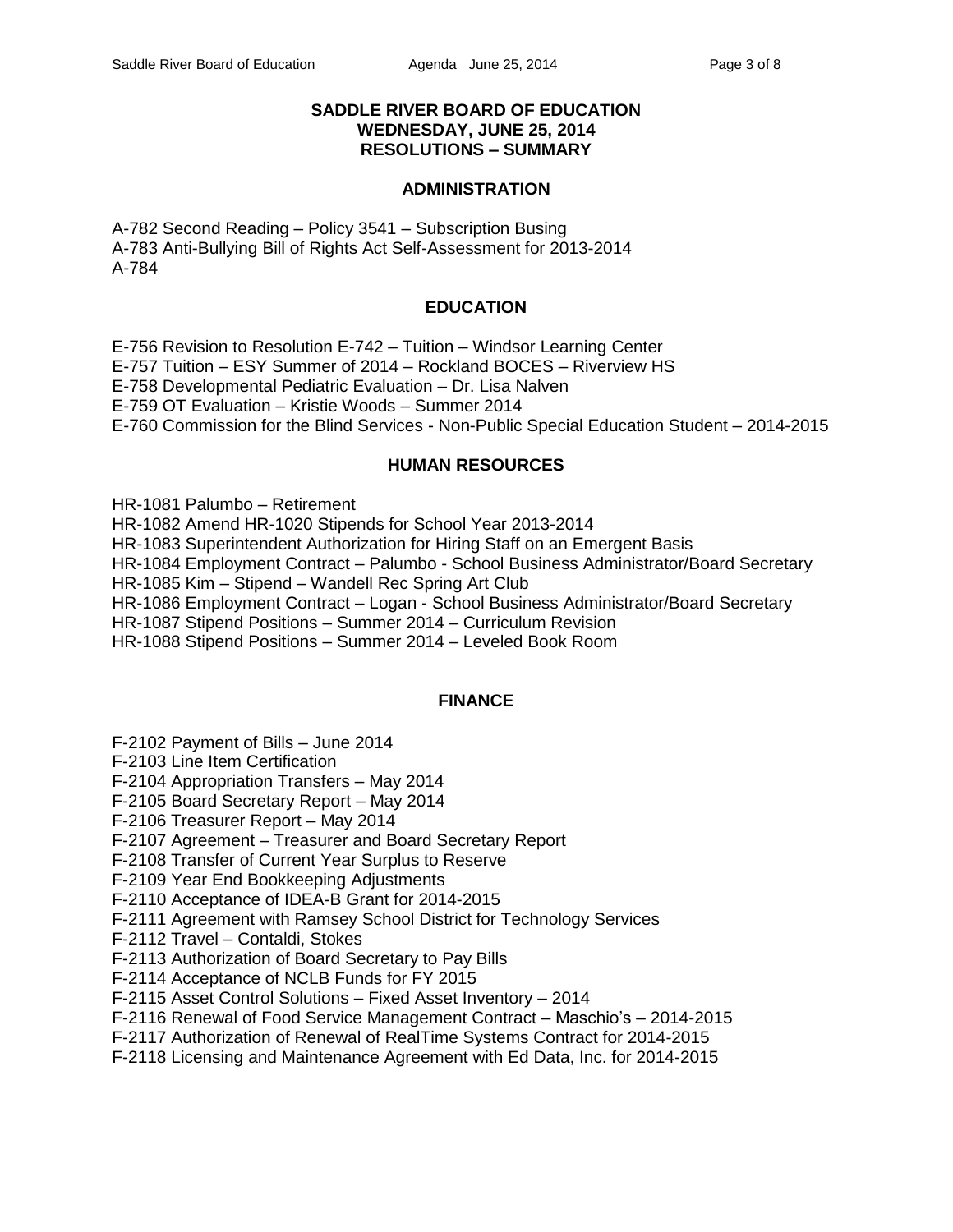## **ADMINISTRATION**

### **A-782 SECOND READING – POLICY 3541 – SUBSCRIPTION BUSING**

BE IT RESOLVED that the Saddle River Board of Education approves the second reading of Board Policy #3541 – Subscription Busing

### **A-783 ANTI-BULLYING BILL OF RIGHTS ACT SELF-ASSESSMENT FOR 2013-2014**

BE IT RESOLVED that the Saddle River Board of Education approves for submission the Anti-Bullying Bill of Rights Act Self-Assessment for the 2013-2014 school year.

## **A-784 ACCEPTANCE OF DONATION FROM SADDLE RIVER ENVIRONMENTAL COMMISSION**

BE IT RESOLVED to accept, with gratitude, the donation by the Saddle River Environmental Commission, of a tree, planted on the western side of the Wandell School property, which is dedicated to the Wandell graduating class of 2014.

ALL ADMINISTRATION MOTIONS BUNDLED FOR SINGLE VOTE: Motion: Second: Second: Vote:

# **EDUCATION**

## **E-756 REVISION TO RESOLUTION E-742 – TUITION - WINDSOR LEARNING CENTER**

BE IT RESOLVED to approve a revision to resolution E-742, an enrollment agreement with the Windsor Learning Center, a private school in Pompton Lakes, NJ for one special education student for the 2014 summer program, with an approximate tuition amount of \$5,900.00 and for the school year 2014-2015, with an approximate tuition amount of \$53,100.00.

### **E-757 TUITION - ESY SUMMER OF 2014 – ROCKLAND BOCES – RIVERVIEW HS**

BE IT RESOLVED to authorize payment of tuition to Rockland County, NY BOCES for one (1) special education student who will attend an Extended School Year Program from July 7 to August 1, 2014, in the amount of \$4,278.00 plus transportation costs.

## **E-758 DEVELOPMENTAL PEDIATRIC EVALUATION – DR. LISA NALVEN**

BE IT RESOLVED to approve Dr. Lisa Nalven to provide a developmental pediatric evaluation for a Wandell School Pre-K student at a fee of \$675.00.

### **E-759 OCCUPATIONAL THERAPY EVALUATION – KRISTIE WOODS – SUMMER 2014**

BE IT RESOLVED to approve Kristie Woods to provide an Occupational Therapy evaluation for a Wandell Student Pre-K student for a fee of \$250.00 during the summer of 2014.

## **E-760 COMMISSION FOR THE BLIND SERVICES FOR NON-PUBLIC SPECIAL EDUCATION STUDENT – 2014-2015**

BE IT RESOLVED that the Saddle River Board of Education approves a contract with the State of New Jersey Department of Human Services Commission for the Blind and Visually Impaired to provide services for the academic year 2014-2015 for one special education student at Saddle River Day School for an amount not to exceed \$1,800.00, to be charged to IDEA-B funds.

ALL EDUCATION MOTIONS BUNDLED FOR SINGLE VOTE: Motion: Second: Second: Vote: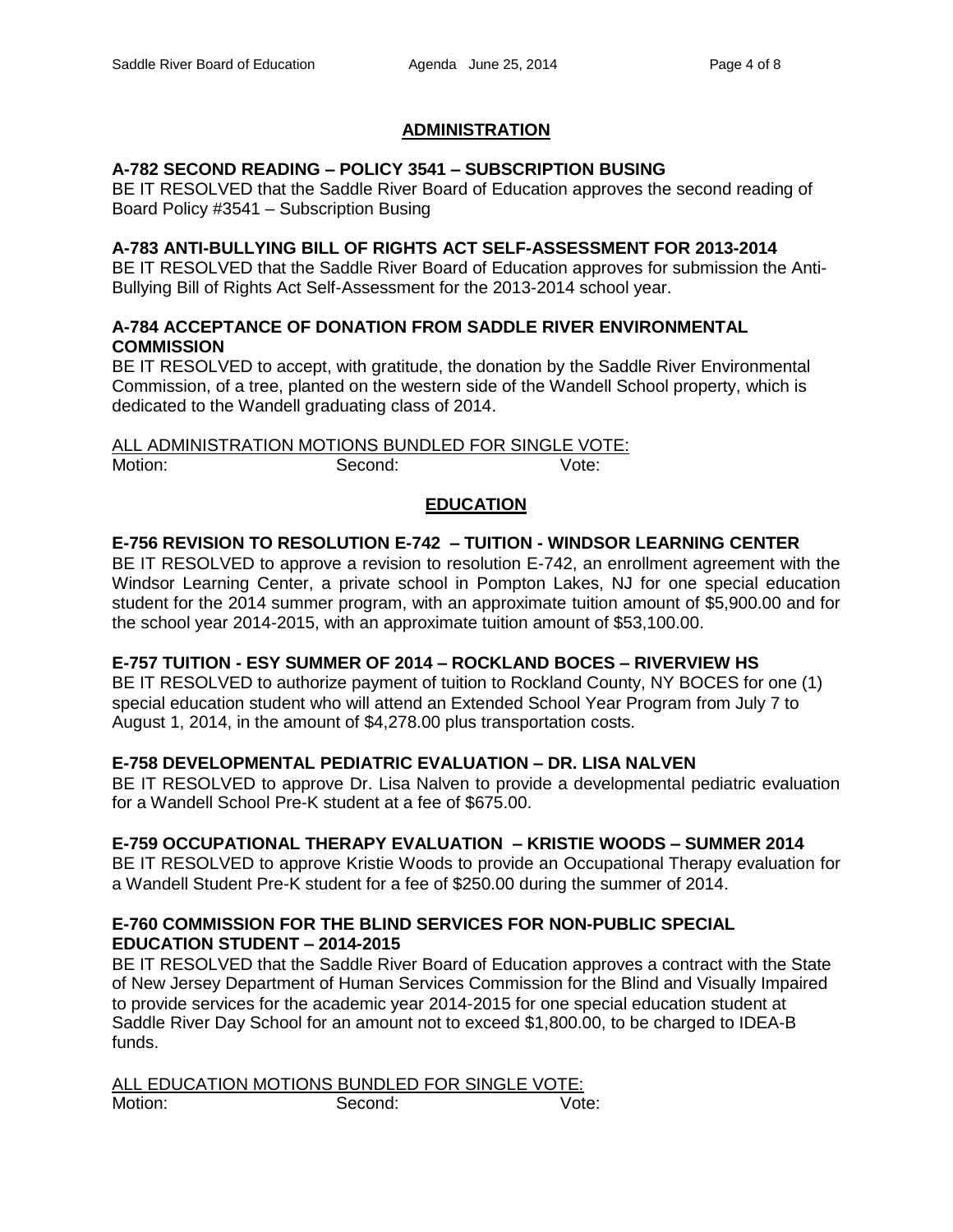# **HUMAN RESOURCES**

## **HR-1081 PALUMBO – RETIREMENT**

BE IT RESOLVED, upon recommendation of the Superintendent, that the Saddle River Board of Education accepts the retirement of Fred D. Palumbo, School Business Administrator and Board Secretary effective November 1, 2014.

## **HR-1082 AMEND HR-1020 STIPENDS FOR SCHOOL YEAR 2013-2014**

BE IT RESOLVED to amend HR-1020 – Stipends for School Year 2013-2014 to read: BE IT RESOLVED, upon the recommendation of the Superintendent, that the Saddle River Board of Education approves the following annual stipends for the year 2013-2014:

Safety Patrol Coordinator Lisa Kilgallen \$1,000 Pro-rated beginning 10/15/13 Peer Mediator Coordinator Kerri Budds \$1,000 Pro-rated beginning 10/15/13 Character Ed Program Coord. Roberta Kleinbard \$500 Full year 9/1/13-6/30/14

## **HR-1083 SUPERINTENDENT AUTHORIZATION FOR HIRING STAFF ON AN EMERGENT BASIS**

BE IT RESOLVED that the Saddle River Board of Education authorizes the Superintendent of Schools, Margaret Contaldi, to hire staff as needed on an emergent basis for the 2014-2015 school year.

### **HR-1084 EMPLOYMENT CONTRACT – PALUMBO - SCHOOL BUSINESS ADMINISTRATOR/BOARD SECRETARY – 2014-2015**

BE IT RESOLVED that, upon recommendation of the Superintendent, the Saddle River Board of Education approves the Employment Contract of Fred D. Palumbo, School Business Administrator and Board Secretary, which is on file in the Board of Education offices, for the period July 1, 2014 through June 30, 2015, which was officially approved by the Bergen County Executive County Superintendent on June 17, 2014.

## **HR-1085 CHRISTINA KIM – STIPEND – WANDELL REC SPRING ART CLUB**

BE IT RESOLVED, upon recommendation of the Superintendent, the Saddle River Board of Education approves the following stipend award to Christina Kim to be paid \$2,625.00 from Wandell Recreation funds for duties performed in connection with the Wandell Rec Spring Art Club.

## **HR-1086 EMPLOYMENT CONTRACT – LOGAN - SCHOOL BUSINESS ADMINISTRATOR/BOARD SECRETARY – 2014-2015**

BE IT RESOLVED that, upon recommendation of the Superintendent, the Saddle River Board of Education approves the Employment Contract of Donna M. Logan as School Business Administrator and Board Secretary, which is on file in the Board of Education offices, for the period October 6, 2014 through June 30, 2015, or sooner if required, which will be submitted for official approval by the Bergen County Executive County Superintendent.

## **HR-1087 STIPEND POSITIONS – SUMMER 2014 – CURRICULUM REVISION**

BE IT RESOLVED, upon recommendation of the Superintendent, the Saddle River Board of Education approves stipend awards for English Language Arts – Curriculum Revision to the following teachers for 8 hours during the summer of 2014 at \$80 per hour: Lisa Graziano, Kerri Budds, Laura Tarabokia

## **HR-1088 STIPEND POSITIONS – SUMMER 2014 – LEVELED BOOK ROOM**

BE IT RESOLVED, upon recommendation of the Superintendent, the Saddle River Board of Education approves stipend awards for the Leveled Book Room to the following teachers for 8 hours during the summer of 2014 at \$80 per hour: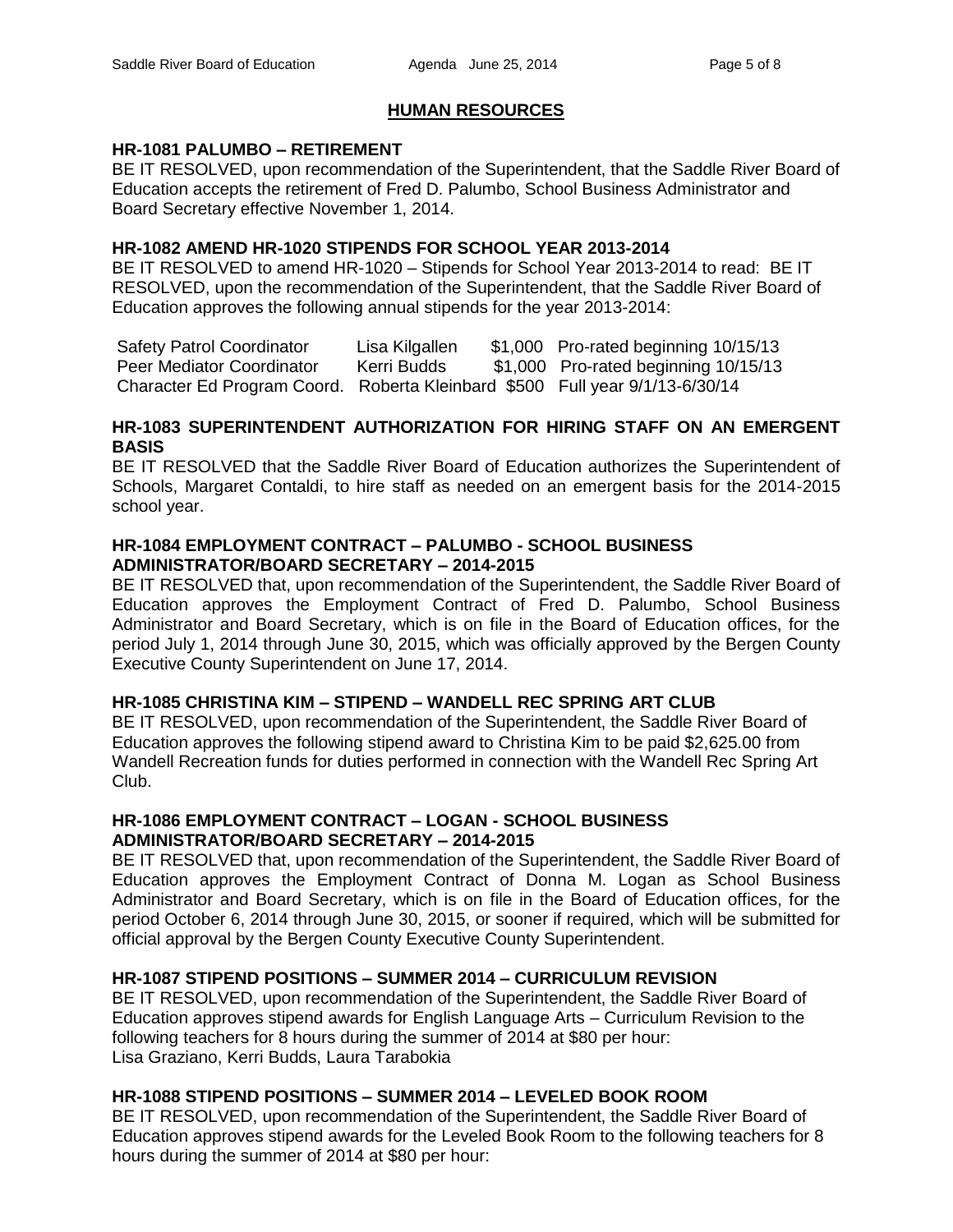Rosalie English, Angela Penna, Aubree McLean

| ALL HR MOTIONS BUNDLED FOR SINGLE VOTE: |  |  |
|-----------------------------------------|--|--|
|                                         |  |  |

| Motion:             | Second: |     |     |
|---------------------|---------|-----|-----|
| Roll Call Vote: HS: |         | RA: | JC: |

## **FINANCE**

## **F-2102 PAYMENT OF BILLS – JUNE 2014**

BE IT RESOLVED that the payment of bills for June 2014 as per the bill lists on file in the business office be approved.

## **F-2103 LINE ITEM CERTIFICATION**

BE IT RESOLVED that in compliance with NJAC 6:20-2A-10(e) that the Board of Education certifies that no major account or fund has been over-expended and that as of this report, sufficient funds are available to meet the District's financial obligations for the remainder of the fiscal year.

### **F-2104 APPROPRIATION TRANSFERS – MAY 2014**

BE IT RESOLVED that the appropriation transfers for the month of May 2014 as per the list on file in the business office be approved.

## **F-2105 BOARD SECRETARY REPORT – MAY 2014**

BE IT RESOLVED that the Reports of the Board Secretary for the month of May 2014 be approved.

### **F-2106 TREASURER REPORT – MAY 2014**

BE IT RESOLVED that the Treasurer's Report for the month of May 2014 be approved.

### **F-2107 AGREEMENT – TREASURER'S AND BOARD SECRETARY'S REPORTS**

BE IT RESOLVED that the Saddle River Board of Education states that the Report of the Treasurer of School Moneys and the Report of the Secretary of the Board of Education for the month of May 2014 are in agreement and on file in the Board Secretary's Office.

# **F-2108 TRANSFER OF CURRENT YEAR SURPLUS TO RESERVE**

WHEREAS, NJAC 6A:23A-14.3 and 14.4 permit a Board of Education to establish and/or deposit into certain reserve accounts at year end, and

WHEREAS, the aforementioned statutes authorize procedures, under the authority of the Commissioner of Education, which permit a board of education to transfer anticipated excess current revenue or unexpended appropriations into reserve accounts during the month of June by board resolution, and

WHEREAS, the Saddle River Board of Education wishes to deposit anticipated current year surplus into a Capital Reserve account at year end, and

WHEREAS, the Saddle River Board of Education has determined that up to \$120,000 is available for such purpose of transfer;

NOW, THEREFORE, BE IT RESOLVED by the Saddle River Board of Education that it hereby authorizes the district's School Business Administrator to make this transfer consistent with all applicable laws and regulations.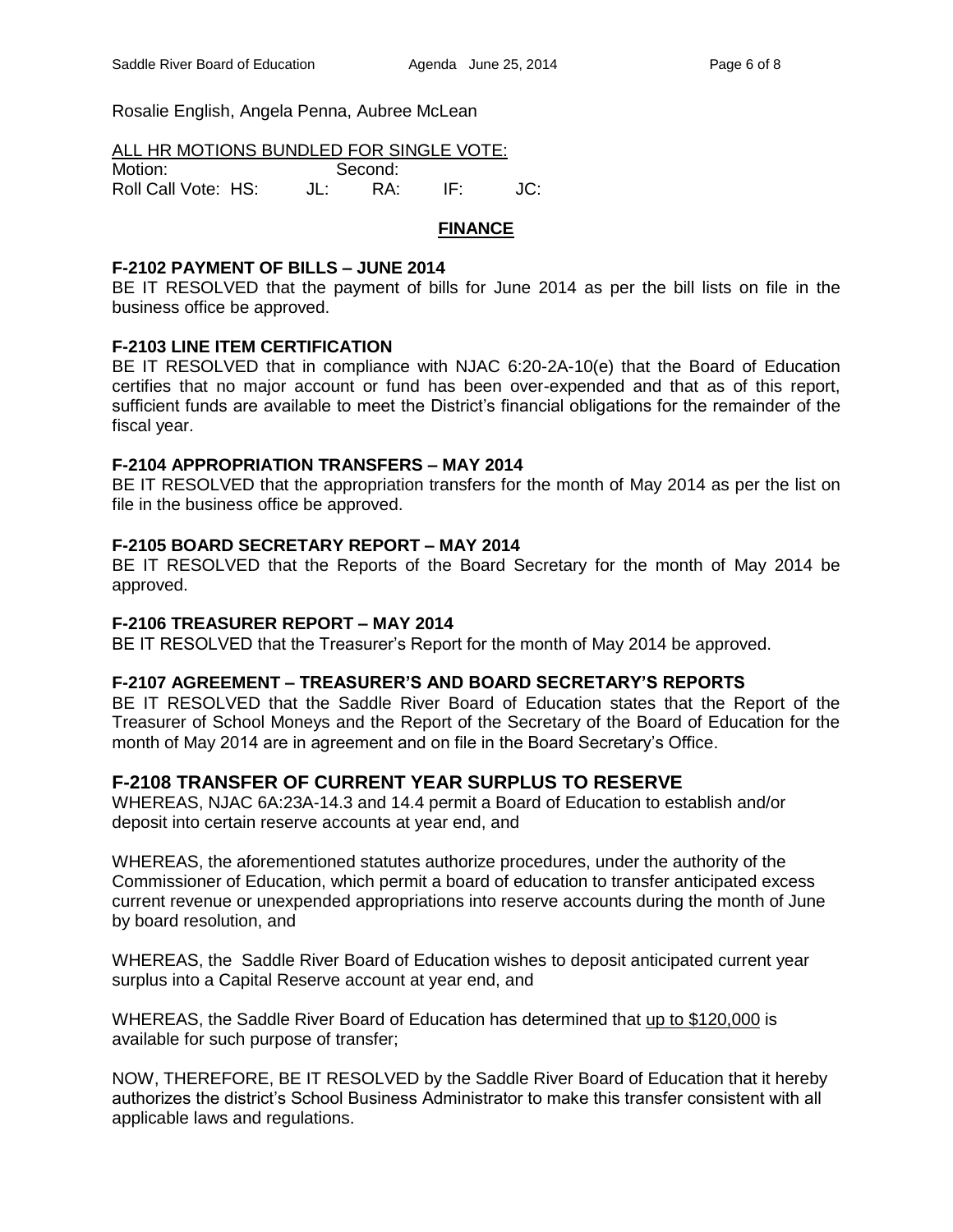### **F-2109 YEAR END BOOKKEEPING ADJUSTMENTS**

BE IT RESOLVED that the Business Administrator is authorized to make all the necessary 2013-2014 year-end bookkeeping adjustments to the books and records of the District in order for them to be in compliance with GAAP.

## **F-2110 ACCEPTANCE OF IDEA PART B GRANT FOR FISCAL YEAR 2015**

BE IT RESOLVED to accept the Grant Award (Grant Number IDEIA 462015) by the New Jersey Department of Education for the Individuals with Disabilities Education Act (IDEIA-B) for the fiscal year 2015 starting September 1, 2014 and ending August 31, 2015 in the amounts of \$135,764 for the Basic Grant (\$95,273 for Basic Public and \$40,491 for Basic Non-Public), and \$3,760 for Preschool Public Instruction.

## **F-2111 AGREEMENT WITH RAMSEY SCHOOL DISTRICT FOR TECHNOLOGY SERVICES**

BE IT RESOLVED that the Saddle River Board of Education memorializes that it wishes to continue an agreement with the Ramsey School District to provide technology services on an "as-needed" or project-based resource option based upon the service outline as provided to Saddle River in 2013-2014.

### **F-2112 TRAVEL – CONTALDI, STOKES**

BE IT RESOLVED that the Saddle River Board of Education approves the following staff travel:

| Who:            | Margaret Contaldi, Glenn Stokes                                      |
|-----------------|----------------------------------------------------------------------|
| What:           | Stronge Effective Evaluation System Inter-Rater Reliability Training |
| Where:          | Glen Rock, NJ                                                        |
| When:           | August 21, 2014                                                      |
| Costs:          | Registration: \$150.00                                               |
| Transportation: | \$0                                                                  |
| Total:          | \$150.00                                                             |

### **F-2113 AUTHORIZATION FOR BOARD SECRETARY TO PAY BILLS**

BE IT RESOLVED that the Board Secretary be authorized to pay bills in between meetings of the Board of Education during the summer of 2014, and that these payments be approved at the next regularly scheduled Board meeting.

### **F-2114 ACCEPTANCE OF NCLB FUNDS FOR FY 2015**

BE IT RESOLVED that the Saddle River Board of Education accepts the funds awarded to the school district by the NCLB grant for Fiscal Year 2015 in the following amounts:

| Title II-A Total          | \$7,052.00 consisting of: |
|---------------------------|---------------------------|
| for Public School use     | 2,527.00                  |
| for Non-Public School use | 4,525.00                  |

### **F-2115 ASSET CONTROL SOLUTIONS, INC. – FIXED ASSET INVENTORY 2014**

BE IT RESOLVED that the Saddle River Board of Education approves Asset Control Solutions, Inc. of Schaumberg, IL to conduct a plenary fixed asset inventory and report as of June 30, 2014 in preparation for the current year's Annual Audit, Insurance Report and Updated Property Record/Fixed Asset Report for a fee of \$1,500.00.

### **F-2116 RENEWAL OF FOOD MANAGEMENT SERVICE CONTRACT 2014-2015**

BE IT RESOLVED that the Saddle River Board of Education renews its Food Management Service Contract with Maschio's Food Services, Inc., of Chester, NJ for Wandell Food Service Operations for the period of September 1, 2014 to June 30, 2015. Highlights are:

Current lunch price of \$4.00.